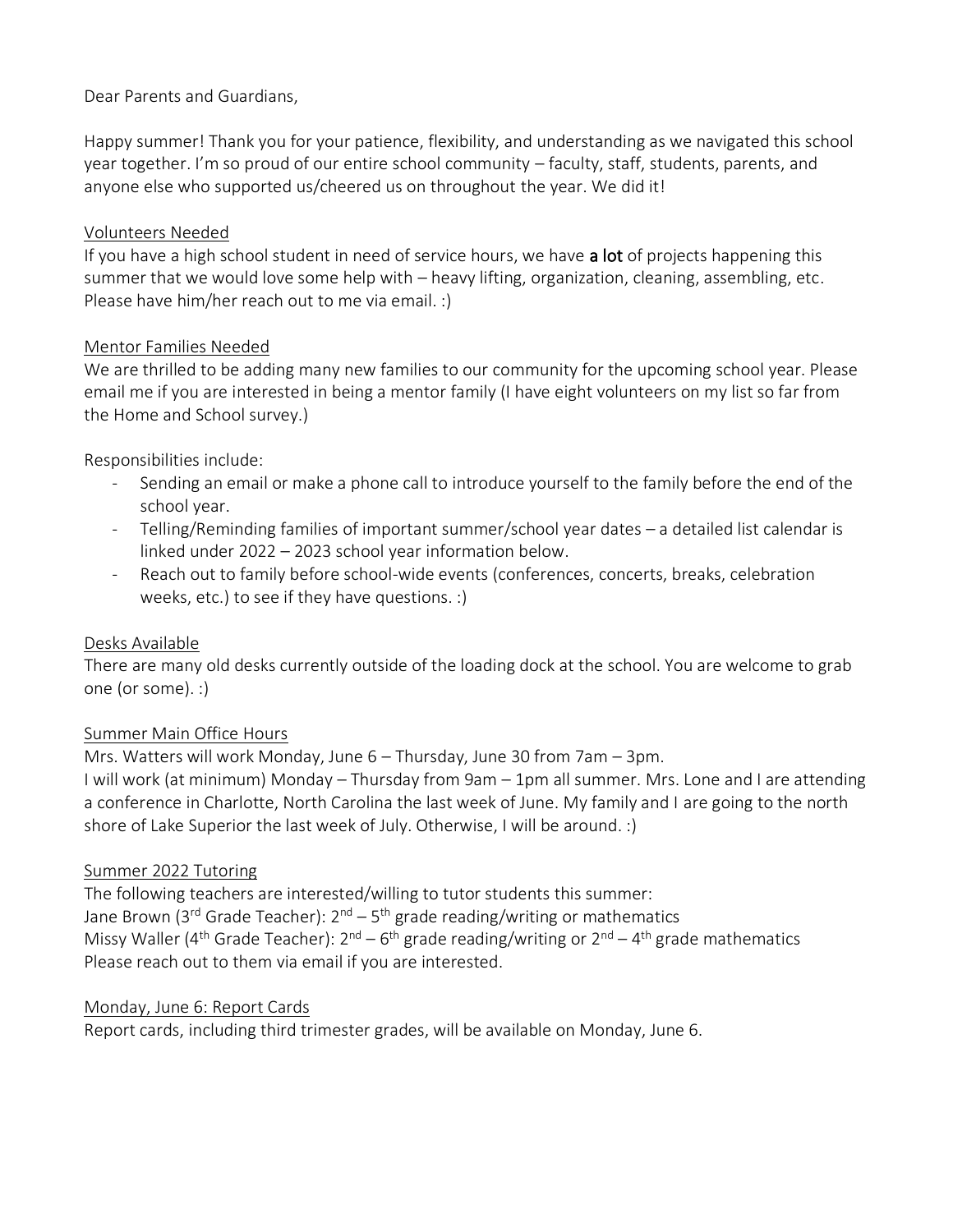# Sunday, June 12: School Supply Order Deadline

Ordering is now available for Back to School Supply Packages for the 2022-2023 school year. This is an **optional** program for school families. All orders will be placed online and shipped directly to your home in early August before school starts.

## To place an order:

# 1) Please visit:<https://www.educationalproducts.com/shoppacks/>

- 2) Enter our school ID: STA158
- 3) Follow the directions to complete your order.
- \*Make sure to order the supply pack for your student's grade level for the 2022-2023 school year.
- 4) Keep your order confirmation as your receipt.

Please remember to cross-reference the school supply lists for additional items that are not included in pre-packaged supply boxes such as rest towels, extra sets of uniform clothing, backpacks, optional purchase items, etc.

# [Parent Overview Video](https://youtu.be/1KF8JE0sKg8)

## Monday, June 13 – Friday, June 17: Marvelous Miracles Vacation Bible School

St. Augustin and St. Theresa parishes are sponsoring vacation bible school with the Dominican sisters of Mary, Mother of the Eucharist. Vacation bible school will run June 13 – 17 from 8:30-11:30am and will be at St. Theresa Parish Hall. It is for students entering first – fifth grade in this fall.

Register at: <https://forms.gle/L5Te1js8KXZkRpGt5>

# Wednesday, June 15: New Additional CTO New Deadline

CTO has added an additional 'deadline' for applications, which means we will have 3 rounds of awards. The *new* 2<sup>nd</sup> round deadline is June 15 and 3<sup>rd</sup> round deadline is July 31.

Please click [here](https://fairapp.com/Index.aspx) if you are interested in applying for CTO financial aid. Our school code is 450. The password is cto450.

# Sunday, June 26: Pool Party

St. Augustin Home & School is sponsoring a Pool Party for new and current families on Sunday, June 26 from 5:30pm – 7:30pm. Families are welcome to bring their own food and drinks.

# Saturday, August 27: Bishop's Celebration of Catholic Schools

In honor of Bishop Joensen's passion for education, we invite you to join us for the inaugural Bishop's Celebration of Catholic Schools on August 27, 2022, in Indianola, Iowa. This event unites the entire Diocese of Des Moines community in celebration of the life-changing impact our faith-centered education has provided for more than 120 years. During the event, the diocese will recognize special honorees, educators, administrators, and volunteers for their impact on our Catholic schools. Click [here](https://docs.google.com/forms/d/e/1FAIpQLSe3_gTJALqN7azC0hPPC03rl_GAutVouVvbGicsiFMWNGvm6Q/viewform?usp=sf_link) to nominate a Catholic school educator, administrator, or volunteer.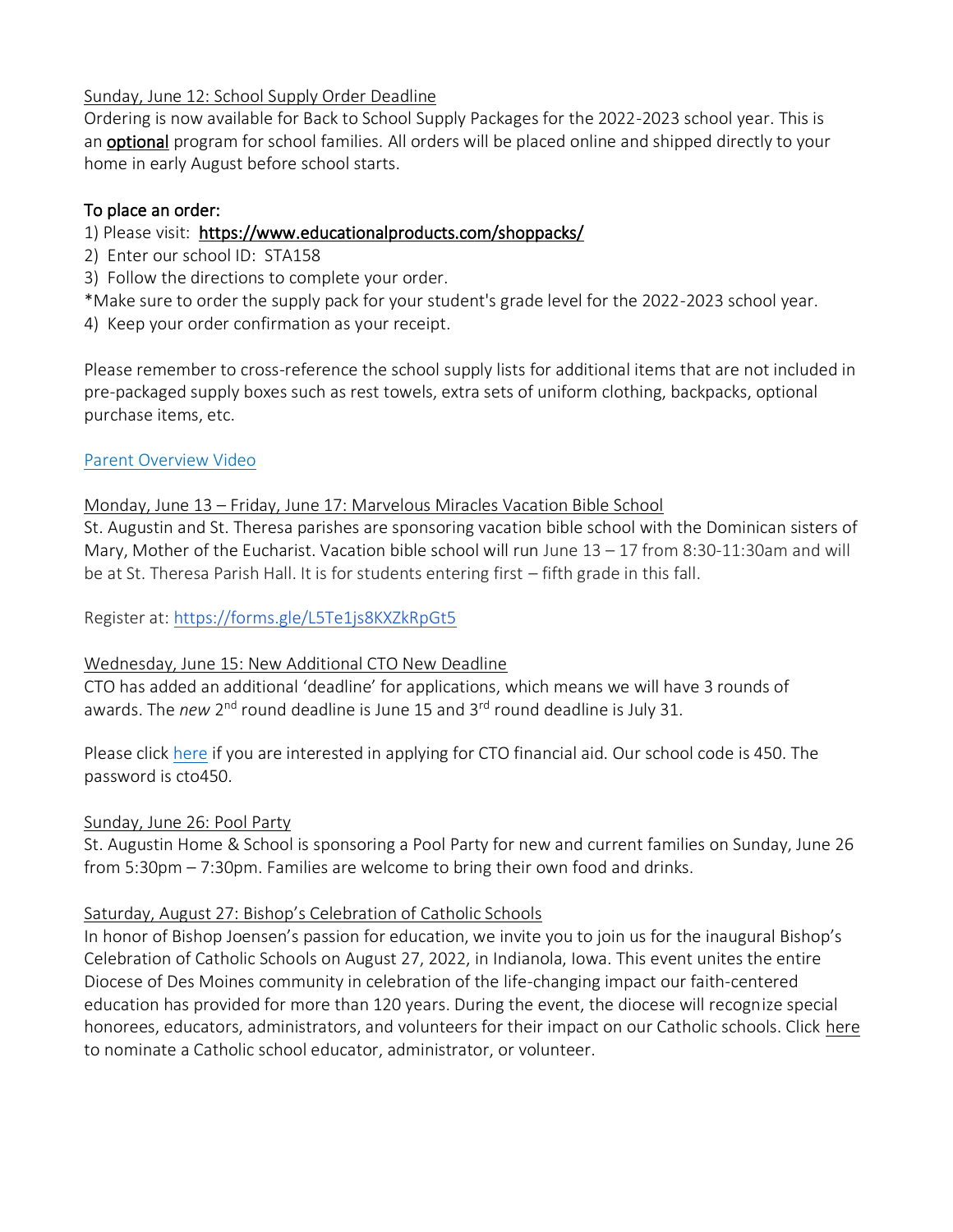# St. Augustin Catholic School Adoration Hour

Please join our St. Augustin School Community for one hour in front of the Blessed Sacrament to pray for our school, our parish, our teachers, our staff, and our students. Take this opportunity to grow in your spiritual life and see what happens! Thursdays from 2-3 p.m. the Home & School Service Committee invites members to share an hour with Jesus in our Adoration Chapel at St. Augustin Church. Please sign up for your hour [here.](https://www.signupgenius.com/go/20f0c44aea729a4f85-staugustin1)

------------------------------------------------------------------------------------------------------

# 2022 – 2023 School Year Information

#### List Calendar

Please click [here](https://docs.google.com/document/d/1_Hw81f1HITJrWPTUnPEmzSD2-uepNe-SCretzJs3qhw/edit?usp=sharing) to access the list calendar for the upcoming school year. There are lots of important dates to get on your calendars now! :)

## Personnel Updates

## School Counselor

Mrs. Mikenzi Darrow has accepted a position as a high school counselor and advisor at an online charter school based out of New Hampshire.

Mrs. Josie Jensen (Josie Sickels until this summer :)) has accepted this position.

## Middle School Mathematics

Mrs. Jordan Blackburn has accepted the assistant principal position at St. Pius X Catholic School for the upcoming school year.

This position is currently posted on TeachIowa.org.

#### Second Grade

Ms. Jen Brinkman has accepted a position within Des Moines Public Schools. Ms. Caroline Cataldo, our current math resource/enrichment teacher, will be switching roles and teaching second grade.

#### K-8 Resource/Enrichment

Ms. Caroline Cataldo is switching roles for the upcoming school year. This position is currently posted on TeachIowa.org.

#### Physical Education

Mr. Zach Larimer has accepted a position at Boone High School. This position is currently posted on TeachIowa.org.

#### Lunch Director

Mrs. Pam Moore is retiring at the end of the school year.

Mrs. Tina Carter has accepted this position.

\*\*If you are interested (or know someone who is interested) in working part-time in the lunch room for the upcoming school year, please email me (or ask them to reach out to me).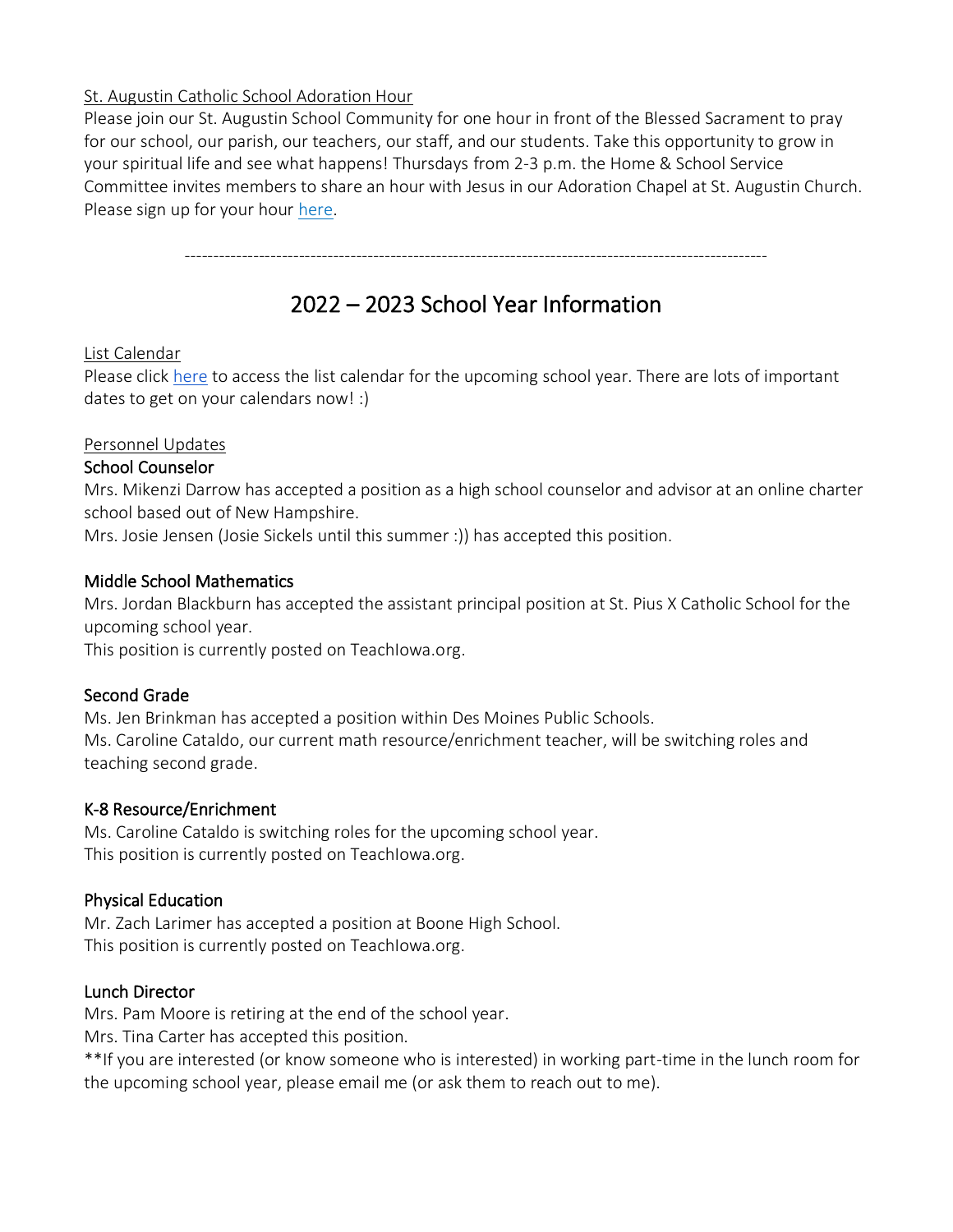#### 2022 – 2023 Extended Care Information

Ms. Megan Lone will be our Extended Care Director for the upcoming school year after some restructuring.

The hours of operation of extended care on school days will be 7am - 8:15am and 3pm - 6pm.

Below are the extended care rates for the upcoming school year.

# Before Care Only

First Child: \$120/month Each Additional Child: \$70

## After Care Only

First Child: \$230/month Each Additional Child: \$135

# Before and After Care

First Child: \$290 Each Additional Child: \$170

Our capacity for after school care is 45 students. Our capacity for before school care is 15 students.

If you are interested in enrolling your child full time in either program (or for Before and After Care), please complete the Google Form linke[d here.](https://docs.google.com/forms/d/e/1FAIpQLSfN4a4akGqwqjQ_cYtEaxaCFp9xcNNo72YYE7J3SwKph9Pamg/viewform?usp=sf_link) If you plan to do drop in care, please do not fill out the form at this time.

#### 2022 – 2023 PD Care Survey

We are considering offering care on our professional development days from 7am - 5pm for \$40/child if there is enough interest: September 26, October 17, November 11, January 16, February 20, April 11, and May 5. If this is something you would be interested in, please complete the Google Form linked [here.](https://docs.google.com/forms/d/e/1FAIpQLSc0k-ehQZgv0KrywwJIOv1iiT5c_4Aj1fb4hHWzrigwtQwlAQ/viewform?usp=sf_link)

# 2022 – 2023 School Year Aftercare Employees

We are hiring aftercare employees for the upcoming school year. This would be a great part-time job for high school students interested in the teaching field (or anyone who enjoys working with children). The hours are 3:00pm – 6:00pm. We will work with student availability on particular days, if needed. Pay rate is \$13/hour.

Please email Ms. Megan Lone (mlone@staugustinschool.org) or feel free to share her email with someone who is interested.

# Into Math

St. Augustin Catholic School is adopting a new math resource for kindergarten – eighth grade for the 2022 – 2023 school year. After reviewing the materials and speaking with a sales representative, we are